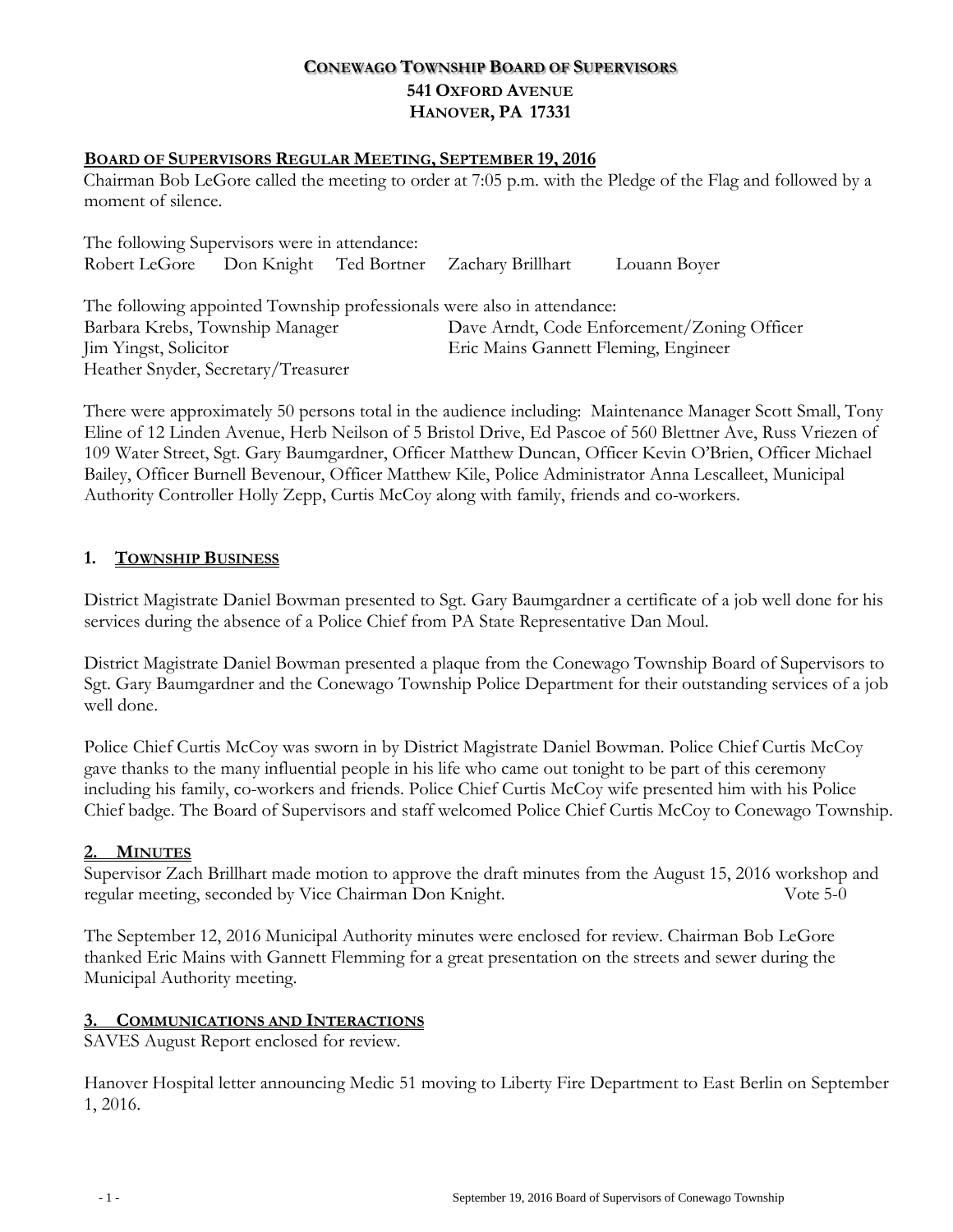Adams County Association of Township Officials Convention will be held on November 9, 2016, if anyone is interested in attending please R.S.V.P. to Heather Snyder, Secretary-Treasurer.

Adams County Tax Service Department letter dated August 30, 2016 regarding a clerical error tax refund to Richard Neiderer of 117 Friendly Dr.

Susquehanna Municipal Trust proposed revision to the trust agreement for review.

### **4. REPORT FROM COMMITTEES**

#### **Administration (Knight/LeGore)**

Vice Chairman Don Knight made motion to approve the hiring of Angela Pabon as Assistant Secretary Treasurer for Conewago Township effective October 10, 2016, seconded by Supervisor Bortner.

Vote 5-0

Supervisor Ted Bortner made motion to approve Conewago Township to participate in the joint bidding process for collection of the municipal waste with the County of Adams, seconded by Supervisor Zach Brillhart. Vote 5-0

### **Public Safety (LeGore /Bortner/Alternate Knight)**

Supervisor Ted Bortner made motion to ratify the action of the Police Agreement for the Chief of Police, seconded by Chairman Bob LeGore. Vote 5-0

Chairman Bob LeGore thanked Township Manager Barbara Krebs and the Attorney for their accomplishment on getting a Police Chief hired in such a timely manner.

Chairman Bob LeGore discussed the Red Light law and advised everyone to proceed with caution.

#### **Recreation (Knight/Boyer)**

Township Manager Barb Krebs currently working on the grant application to submit to Adams County for \$25,000.00

#### **Agricultural Preservation (Brillhart)**

Nothing to report.

## **Roads (Bortner/Knight)**

The Maintenance department continues to work on crack sealing.

#### **Pension Board (Bortner)**

Nothing to report.

#### **5. REPORT FROM SECRETARY-TREASURER**

Supervisor Ted Bortner made motion to approve the Secretary/Treasurer's Report. Supervisor Louann Boyer seconded the motion. Vote 5-0

Supervisor Ted Bortner made motion to approve payment of prepaid bills and all invoices noted on the report for September 19, 2016. Supervisor Zach Brillhart seconded the motion. Vote 5-0

#### **6. PUBLIC COMMENT**

Herb Neilson from 5 Bristol Drive had a concern on a company asking to lease the recreation park property. Chairman Bob LeGore advised the Board decided not to act on the request.

Russ Vriezen from 109 Water Street asked why the recreation property is not being used for farming. Supervisor Ted Bortner advised the County does not allow this property to be farmed.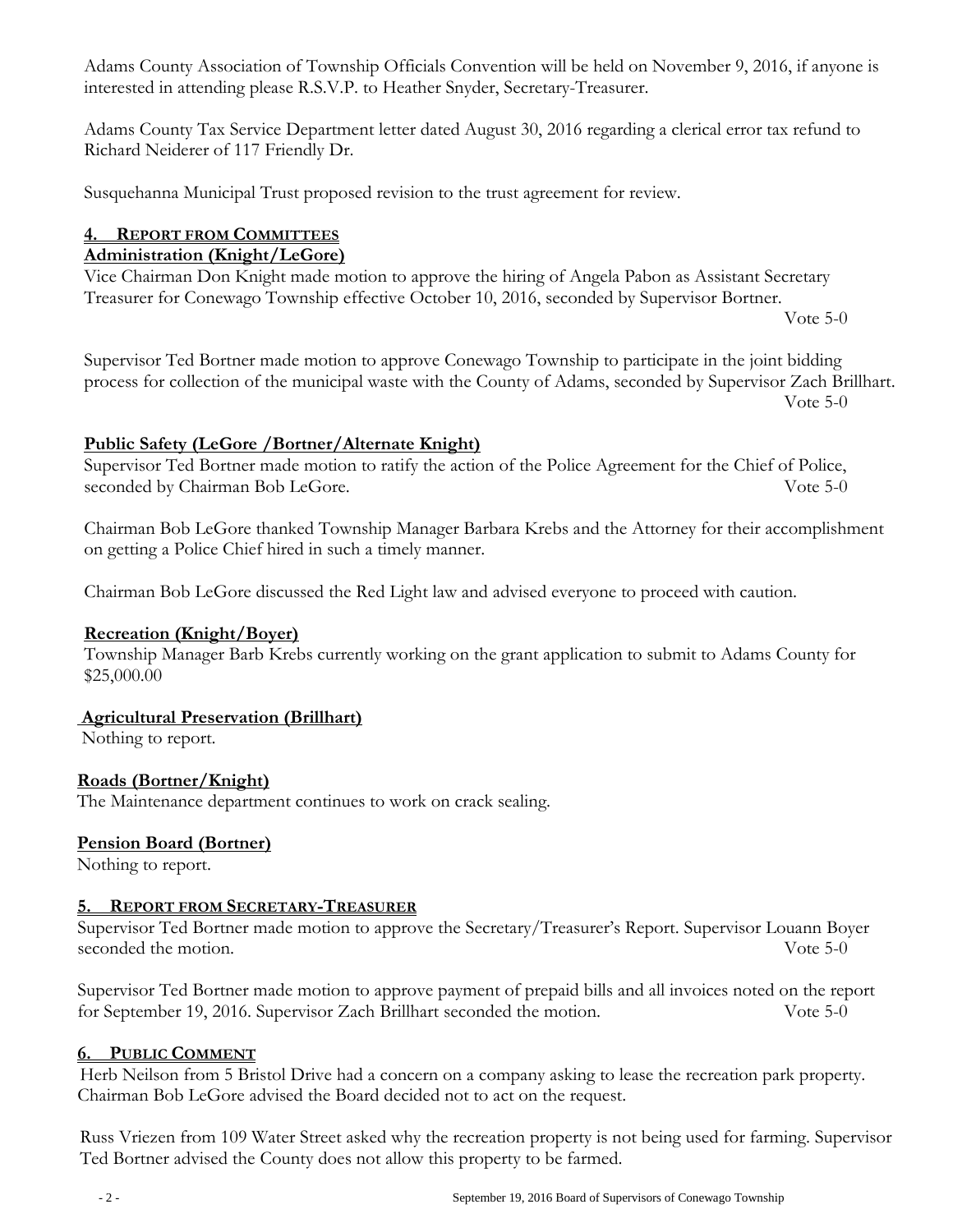## **7. REPORTS FROM DEPARTMENTS**

#### **Police**

Police Report for August was prepared in the packet.

Sgt. Baumgardner advised the Board that on September 12, 2016 that four officers attended Domestic Violence training.

Officer Grim received a letter of appreciation from Chief John C. Perry with the Bonneauville Police Department for his assistance in helping with an incident on August 5, 2016.

Sgt. Gary Baumgardner advised the Board of Supervisors and the public of the Notice of unhitched trailers sitting along the street, residents will be asked to remove within 24 hours or attach to a vehicle.

Chairman Bob LeGore released Sgt. Gary Baumgardner of his Officer in Charge duties and thanked him for his services.

### **Township Solicitor Yingst**

Solicitor Jim Yingst gave a review of some of the miscellaneous items he has been working on, nothing new to report.

### **Township Manager**

Manager Barbara Krebs gave an update on her monthly staff report.

Street line painting was completed last week.

Stormwater tour with Lancaster city is scheduled on October 4, 2016, the Board of Supervisors is encouraged to attend.

Supervisor Ted Bortner made motion to approve the Non-Uniformed MMO for plan year 2017, Resolution 2016-O. Supervisor Boyer seconded the motion. Vote 5-0

Supervisor Ted Bortner made motion to grant exemption from per capita and occupation taxes for a nonresident Verna Lawrence. Supervisor Louann Boyer seconded the motion. Vote 5-0

## **Township Engineer (Eric Mains, Gannett Flemming, Inc.)**

Engineer Mains gave a review of his Engineer Report for September 2016.

Wetzel Drive road project is moving according to schedule.

Stormwater Advisory Committee recently had a meeting and are proceeding forward.

Engineer Eric Mains and Township Manager Barbara Krebs will be working on preparing the Stormwater budget.

#### **8. CODE ENFORCEMENT**

Activities summary from Zoning/Code Enforcement Officer *dated September, 2016*.

Chairman Bob LeGore advised that he would like to see a flow chart of where we are in the process of inviolation properties and have that available on the website.

## **9. SUBDIVISION/LAND DEVELOPMENT**

SALDO report for September 2016 was given for review.